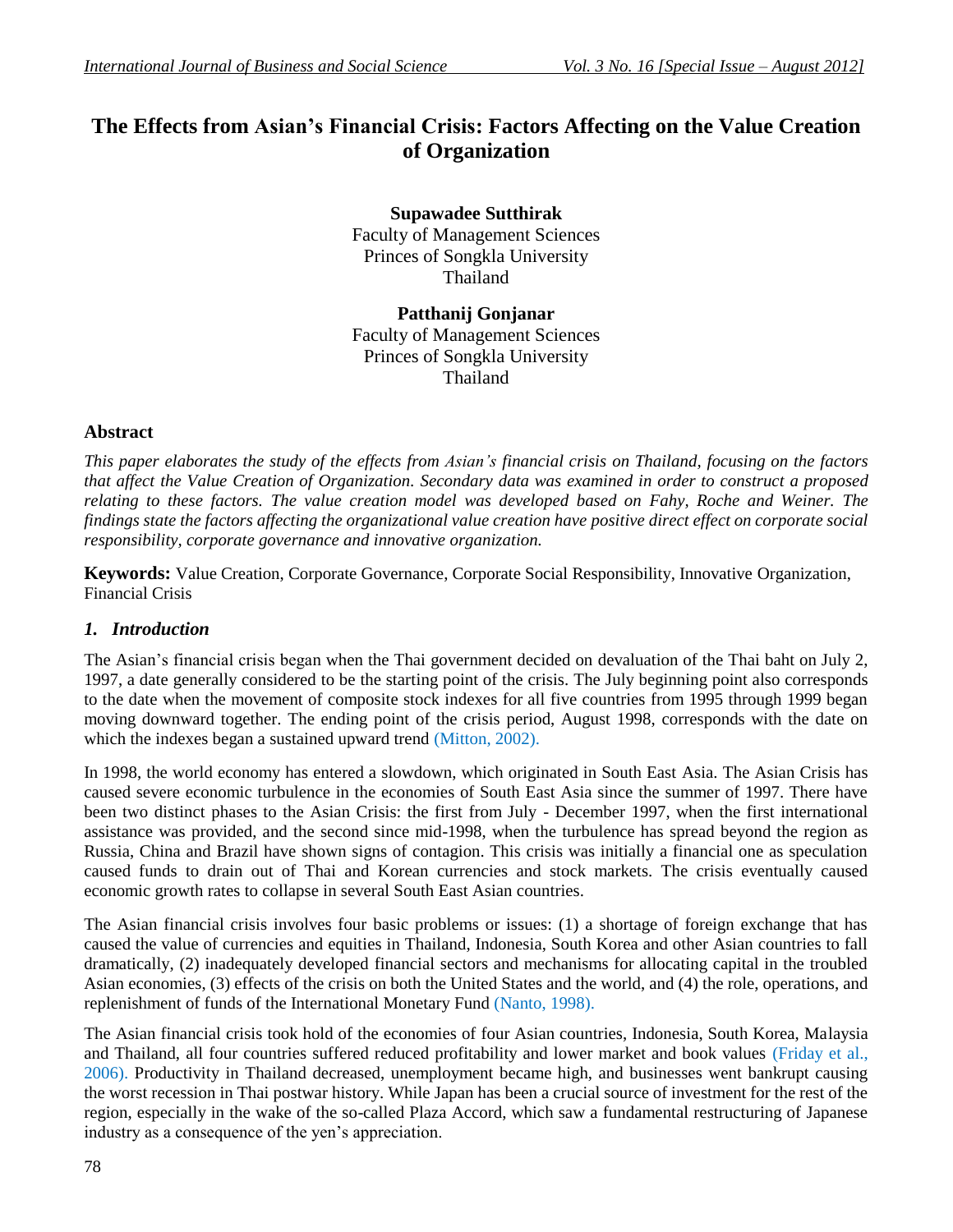The massive outflows of Japanese capital that intensified at the end of the 1980s had an important global impact, but were especially influential among the smaller Southeast Asian economies (Beeson, 2002). From 2000 to 2007, Northeast Asian countries (China, Japan, Korea, and Taiwan) posted an annual real GDP growth of 4.4%, Southeast Asian economic (Indonesia, Malaysia, the Philippines, Singapore and Thailand) also achieved annual growth rates in excess of 5% (Kuroiwa & Kuwamori, 2010).

Figure 1 shows growth performances vary substantially among developed and developing countries. African growth exceeds OECD growth by margins not seen for 25 years; East Asia's growth is diverging as much as it did during the last significant global economic downturn in the early 1990s.



**Figure 1: Growth rates have been diverging, but for how long (Velde, 2008)**

Since the financial crisis struck in the U.S. in the fall of 2008 *(Hamburger crisis)*, the growth of East Asian economies has decelerate dramatically in many countries after the crisis. In Southeast Asia, Singapore was affected most strongly by the crisis, followed by Malaysia and Thailand (Kuroiwa & Kuwamori, 2010).

Figure 2, illustrates how the financial crisis of Thailand in 1997 or *Tomyumkung* crisis, led to the bankruptcy of companies; which were then need to be restructured. The researcher was necessary because of the going concern to increase shareholder and maximize profit from operation. We believe that companies can create firm's value that generates revenue over and above the economic costs and maximize shareholder wealth. The issues discussed have motivated the development of above the research question in this study--what factors and models contribute to cresting the firm's value.



**Figure 2: Financial crisis increase shareholder wealth**

This paper elaborates the study of the effects from Asian's financial crisis, focusing on the factors that affect the Value Creation of Organization. Secondary data from prior research related to the financial crisis since 1997 was examined in order to construct a proposed the value creation model that linkage between value creation and factors affecting on the value creation. This study is useful for listed companies on stock exchanges of Thailand. The value creation model was developed based on the enterprise governance framework (Fahy et al., 2005), which is based on the principle that good governance alone cannot make an organization successful. The emerging framework, under the three dimensions of Performance, Conformance and Corporate Responsibility, addresses the primary concerns that boards and senior executives must effectively manage to ensure the delivery of long--term value to stakeholders.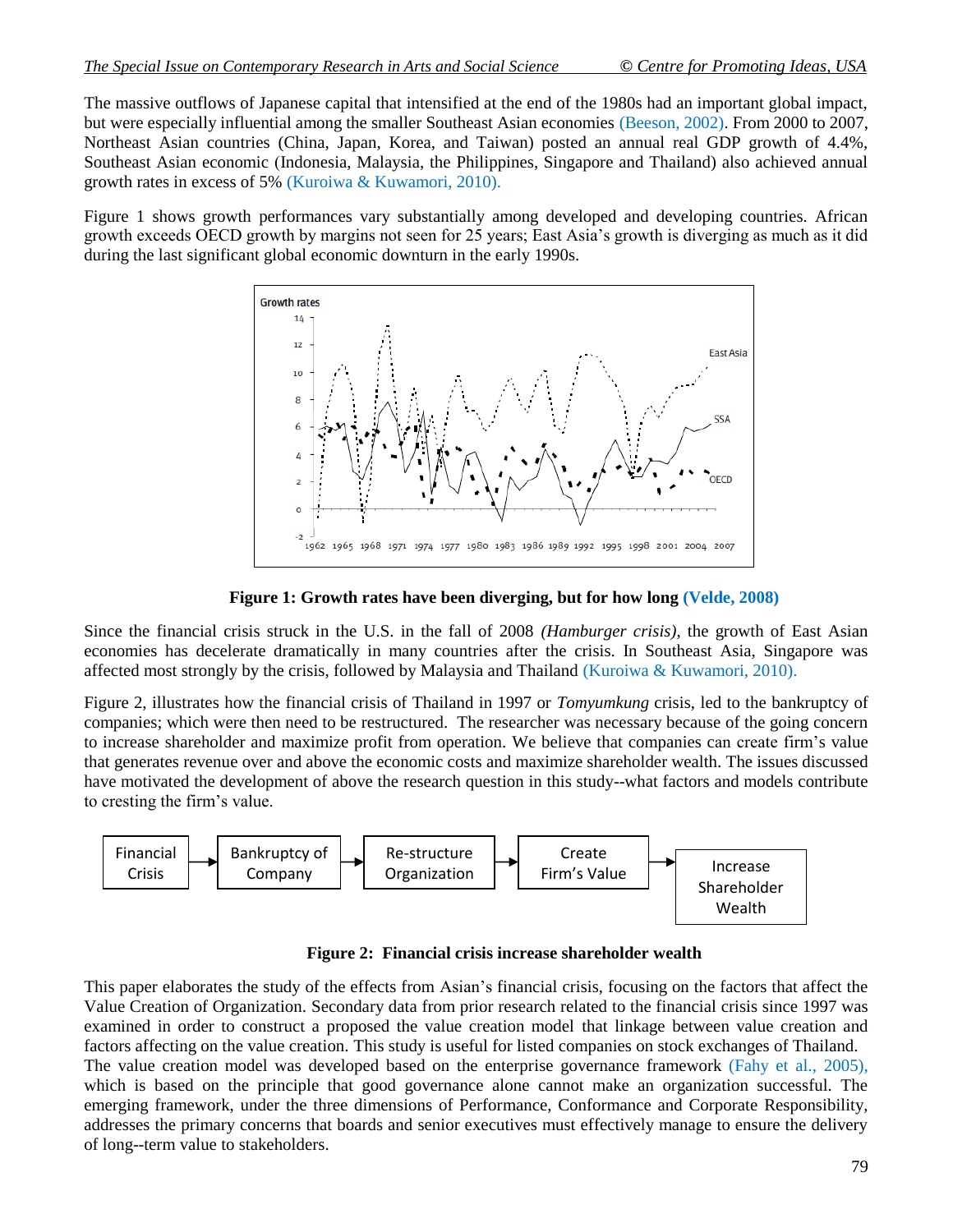The Stakeholder Theory (Freeman, 1984) and Agency Theory (Jensen & Meckling, 1976) support the enterprise governance in creating long-term value to stakeholders. This study defines the Conformance factor as Corporate Governance (CG), Corporate Responsibility as Corporate Social Responsibility (CSR) and Performance as Innovative Organization. Innovative Organization includes people, processes and systems leading to successful performance capability and competitive advantage.

### *2. Methodology Design*

This paper is documentary research. Secondary data was examined in order to construct a proposed the model of the linkage between value creation and factors affecting on the value creation.

#### *3. Value Creation*

Value Creation are management generates revenue over and above the economic costs or creating the firm's value or creating maximize shareholder wealth. The strategies for creating value shifted from managing tangible assets to knowledge-based strategies that create and deploy an organization's intangible assets. These include customer relationships, innovative products and services, high-quality and responsive operating processes, skills and knowledge of the workforce, the information technology that supports the work force and links the firm to its customers and suppliers, and the organizational climate that encourages innovation, problem-solving, and improvement.

The intangible assets have two important factors. First, the value from intangible assets is indirect. Assets such as knowledge and technology seldom have a direct impact on revenue and profit. Improvements in intangible assets affect financial outcomes through chains of cause-and-effect relationships involving two or three intermediate stages (Huselid, 1995; Becker & Huselid, 1998). Financial outcomes are separated causally and temporally from improving employees' capabilities. The complex linkages make it difficult, if not impossible, to place a financial value on an asset such as workforce capabilities or employee morale, much less to measure period-to-period changes in that financial value. Second, the value from intangible assets depends on organizational context and strategy. This value cannot be separated from the organizational processes that transform intangibles into customer and financial outcomes. The balance sheet is a linear, additive model. It records each class of asset separately and calculates the total by adding up each asset's recorded value. The value created from investing in individual intangible assets, however, is neither linear nor additive (Kaplan & Norton, 2001). The value creation will success or not, value creation is dependent variable and measured by the firm's value that has four components such as growth in sales, operating profitability, capital requirements and weighted average cost of capital which those components can developed to this equation that the equation are two components: The dollars of operating capital those investors have provided; The additional value that management has added or subtracted, which is equivalent to market value added (MVA) (Brigham & Ehrhardt, 2002).

# *4. Factors Affecting on the Value Creation*

# **4.1 Corporate Social Responsibility**

Corporate Social Responsibility (CSR) is a company's obligations to be accountable to all of its stakeholders in all its operations and activities. There are four parts of CSR, categorized in terms of economic, legal, ethical, and philanthropic responsibility (Carroll, 1991). CSR has increased significantly during the last decade. Many firms started reporting about their ethical, social and environmental conduct. And in marketing, being green and social is positioned as a relevant product and firm characteristic. In academic research, CSR has become a topic of interest too (Scholtens, 2008).

The importing of CSR in Asian countries has led to various structural changes in the business community. CSR of Japanese Corporation is regarded as the professionalization, whereas China companies would view as the importing of dominant Western views. In Malaysia and Thailand, there is direct engagement with CSR debates and practices (Fukukawa, 2010). Moreover CSR issues in Asia encapsulate problems such as the lack of or disparities in education, poverty, labour rates and standards, human rights, health care, corporate governance and vulnerability to natural disasters (Chapple & Moon, 2007). In Thailand, CSR policy integration should ensure that companies are not selective in their CSR contribution and disclosure of their policies and achievement should be used to enhance transparency and accountability in the practice of corporate social responsibility.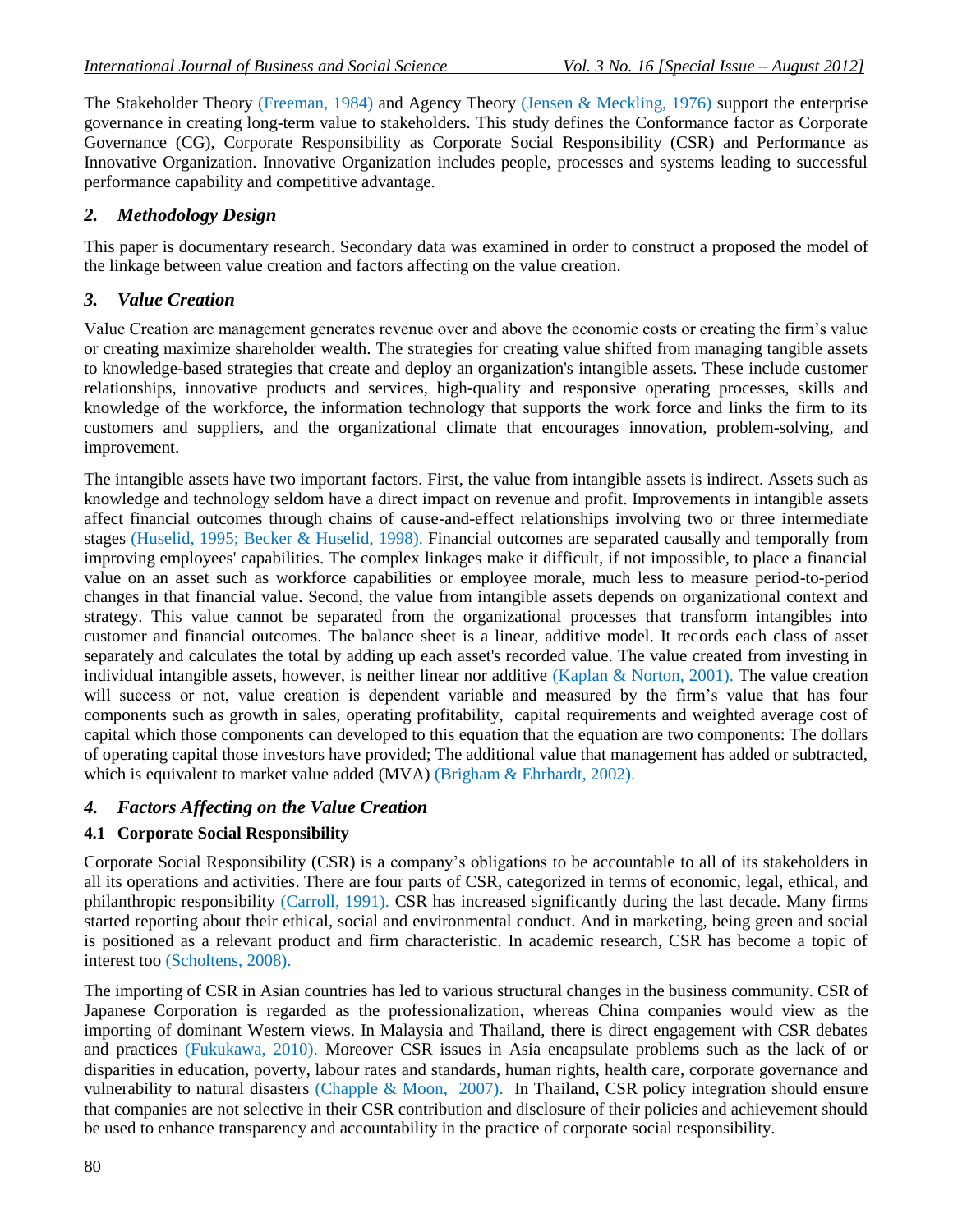CSR in Thailand still needs to be more effectively implemented and regulated with regard to the environmentally friendly nature of the corporate production process and in ensuring that internal stakeholders, such as workers and employees, are suitably treated in terms of pay, adequate facilities, equal male-female opportunities, childcare provision and safe working conditions. CSR activities as implemented by companies in Thailand still at best only partially respond to or reflect the social and environmental needs of Thai society (Kuasirikun, 2010).

CSR is similar to and different from other traditional corporate market activities if they are to pursue value creation through CSR. An understanding of the conditions under which CSR may create value is crucial to developing a theory of strategic CSR. All firm activities may add value in the moment that they reduce costs, create product differentiation, or move customers to buy from one firm rather than another. CSR is an opportunity to re-configure the competitive landscape as well as to develop distinctive and dynamic resources and capabilities (Husted & Allen, 2007). The linked between CSR-business strategy and business benefits. It was apparent that including CSR as an integral part of business strategy is highly beneficial in terms of CSR evaluation and measurement, and determining its impact on profit (TW& MV, 2001). Related study finding the business awareness of the relationship between socially responsible investment and reputation, linked to their desire to have a positive impact on the societies in which they operate, indicates that business strategies play an important role in CSR; also, that such an approach to CSR may result in higher financial flexibility in terms of increased social investment (CL, &RL, 2005). Thus, CSR can increase sales growths, reduce costs to increase operating profitability, and reduce investment risk and lost of confidence among stakeholders. The underlying assumption is that Corporate Social Responsibility brings about value creation. The importance of this construct and related assumption for effective value creation is stated in the following proposition.

**Proposition1:** Value creation is a positive function of Corporate Social Responsibility.

#### **4.2 Corporate Governance**

Corporate Governance (CG) is the process of supervision and control intended to ensure that the company's management acts in accordance with the interests of shareholders (Parkinson, 1994). At its core, corporate governance is concerned with identifying ways to ensure that strategic decisions are made effectively. Governance can also be thought of as a means to establish harmony between parties (the firm's owners and its top-level managers) whose interests may conflict (Hitt et al., 2011). Agency theory suggests that governance matters more among firms with greater potential agency costs. Rational investors are unlikely to value safeguards against unlikely events. Yet, few studies of the relation between governance and firm value control for investor perceptions of the likelihood of agency conflicts. Firm value is an increasing function of improved governance quality among firms with high free cash flow. In contrast, governance benefits are lower or insignificant among firms with low free cash flow. Chi and Lee (2010) showed that un-controlling for this conditional relation between governance and firm value could lead to erroneous conclusions that governance and firm value are unrelated. Corporate governance structures used in Germany, Japan, and China differ from each other and from the structure used in the United States. The U.S. governance structure focused on maximizing shareholder value. In Germany, employees, as a stakeholder group, take a more prominent role in governance. By contrast, Japanese shareholders played virtually no role in the monitoring and control of top-level managers. However, now Japanese firms are being challenged by activist shareholders (Hitt et al., 2011). Related studies suggest that good corporate governance serves as an effective mechanism to alleviate the opportunistic behaviors of management, to improve a company's reporting quality, and to increase firm value (Chen et al., 2009; Bhagat & Bolton, 2008; Denis & McConnell, 2003).

The Asian crisis has effected corporate governance and accounting system on the valuation of book value and earnings. Results indicated that the value relevance of earnings in Indonesia and Thailand was significantly reduced during the Asian financial crisis while the value relevance of book value increased. In Malaysia, the value relevance of both earnings and book value decreased during the crisis. In Korea, neither book value nor earnings was significantly impacted by the crisis. It indicates that the level of corporate-governance mechanisms has an impact on the extent of changes in the value relevance of book values, but not earnings. Specifically, the value relevance of book value declines when corporate governance is weak (Friday et al., 2006). Wruck and Wu (2009) made three conclusions from their study. First, new relationships drive the positive stock price response at announcement; placements lacking new relationships are non-events.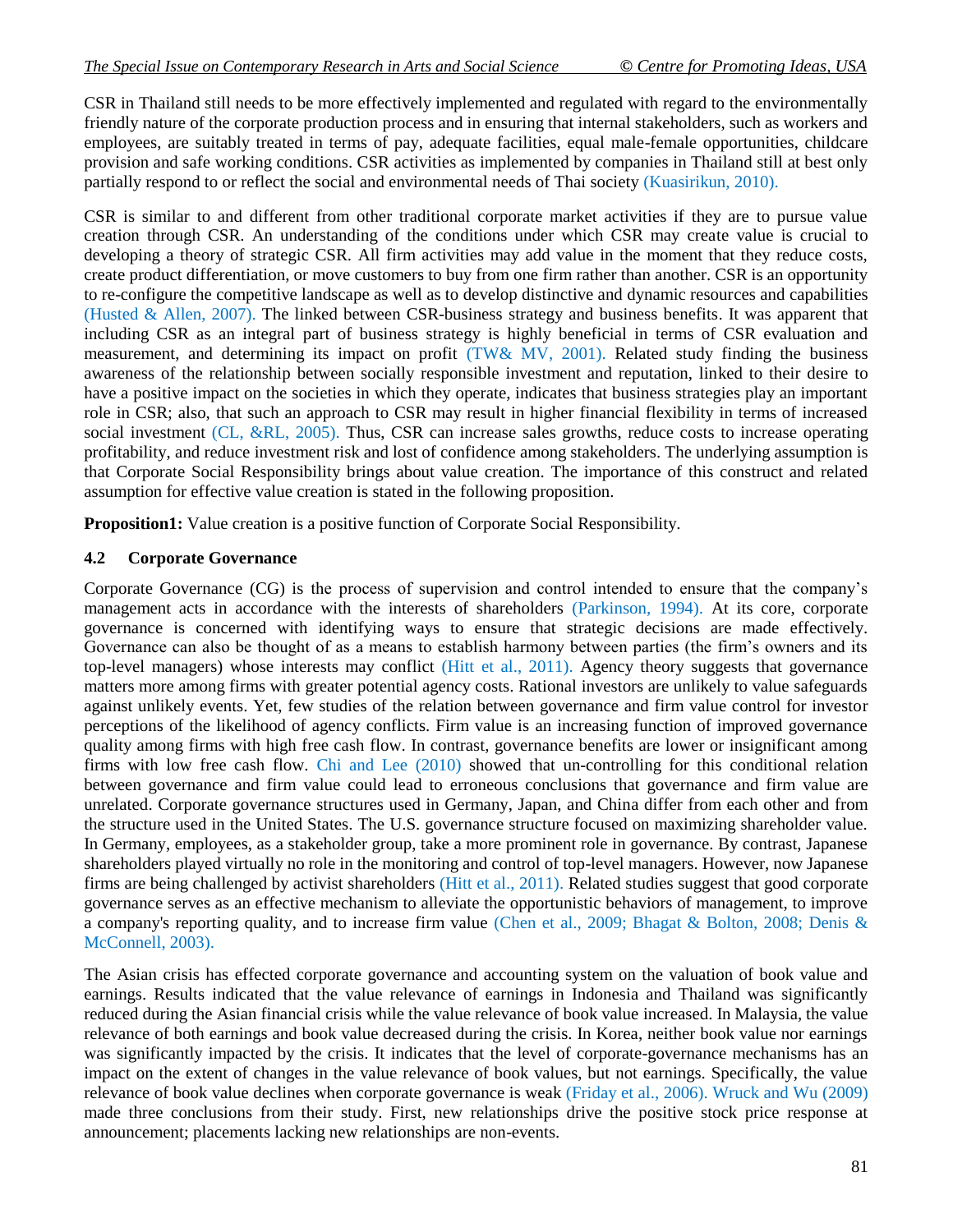Second, investors with relationship ties to the issuer are more likely to gain directorships as part of the placement. Third, new relationships are associated with stronger post-placement profitability and stock price performance. Overall, their findings are consistent with private placements creating value when they are associated with increased monitoring and strong governance. The underlying assumption is that Corporate Governance brings about value creation. The importance of this construct and related assumption for effective value creation is stated in the following proposition.

**Proposition 2:** Value creation is a positive function of Corporate Governance.

#### **4.3 Innovative Organization**

Innovative Organization is the implementation of a new or significantly improved product (goods or service), or process, a new marketing method, or a new organizational method in business practices, workplace organization or external relations (OECD, 2005). Firms can derive four basic benefits for Innovative Organization: (1) increased market size; (2) greater returns on major capital investment or on investments in new products and process; (3) greater economies of scale, scope, or learning; and (4) a competitive advantage through location (e.g., access to low-cost labor, critical resources, or customers) (Hitt et al., 2011).

The innovative capacity of a country is the basic driving force behind its economic performance; it provides a measure of the institutional structures and support systems that sustain innovative activity. Furman, Porter and Stern presented frames a concept of national innovation capacity measured by patenting rates, and estimates its institutional sources for a group of 17 OECD countries (Moe, 2003). Innovation is widely regarded as the central process driving economic growth and the competitiveness of nations. But it takes a long time for a country to reach the technological frontier where innovation becomes a principle driver. In the case of the outstanding latecomer economies of the 19th century, Germany and the US, it took from 50 to 100 years for these countries to catch-up with and overtake the leader, the UK. In the 20th century, Japan has caught up with the leaders, and in the postwar period, the outstanding cases have been those of the East Asian "Tiger" economies, Korea, Taiwan, Hong Kong and Singapore, described by the World Bank as the "East Asian Miracle" (World Bank, 1993). Taiwan is equipped with an innovation system that is much more flexible and suited to dealing with change than those of Japan and South Korea. Thus, it is also conspicuous how much better Taiwan fared through the crisis than Japan and South Korea (Moe, 2003).

Morales et al. (2007) study on influenced of personal mastery on organizational performance through organizational learning and innovation in large firms and SMEs. Most previous publications agree that organizational innovation influences performance positively such as Irwinetal (1998). They used a resource-based view to show the positive relationship between technological innovations and organizational performance. Hurley and Hult (1998) demonstrated positive relationships between organizational innovation, a market orientation, and organizational learning, showing that all of these elements together influenced the potential for good performance. Senge (1990) also indicates that leaders' positive view of innovation is an essential factor for its implementation and development within the firm and improvements in organizational performance. The underlying assumption is that Innovative Organization brings about value creation. The importance of this construct and related assumption for effective value creation is stated in the following proposition.

**Proposition 3:** Value creation is a positive function of Innovative Organization.

The conceptual framework of the value creation model is designed based on secondary data from prior research related to the financial crisis since 1997. This paper identifies the value creation model that creates a firm's value and going concern from successful performance of the three factors: Corporate Social Responsibility, Corporate Governance and Innovative Organization. Factors and directions of influence have positive direct factors affecting the value creation. The relationships between the constructs are illustrated in the model in Figure 3. This simple model depicts the fundamental relationships between key constructs that influence value creation. This model paves the way for empirical examination of the constructs that bring about value creation.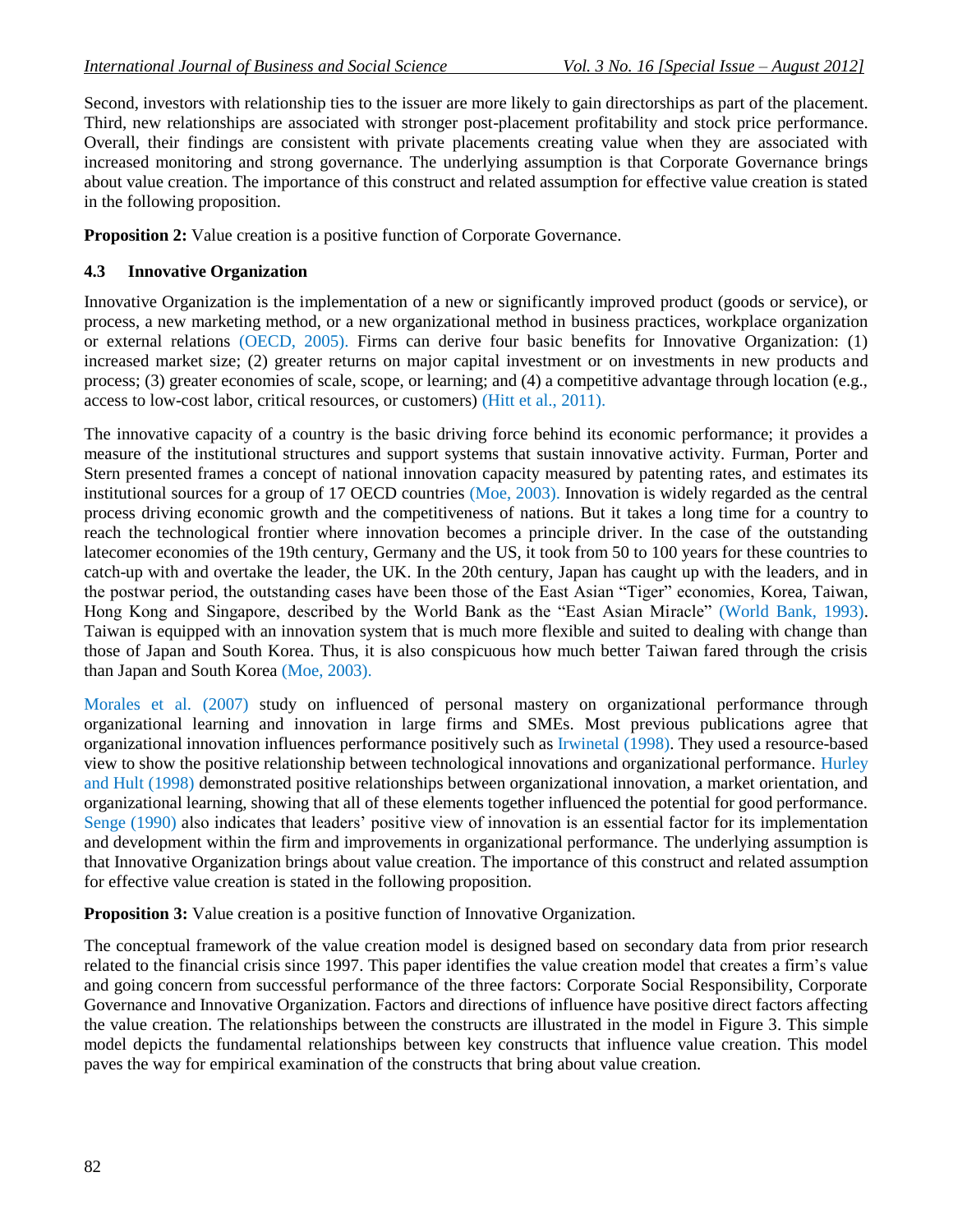

**Figure 3: The Value Creation Model**

#### *5. Conclusion and Further Research*

The Asian's financial crisis that began in Thailand in 1997 *(Tomyumkung crisis)* or the financial crisis in U.S. in 2008 *(Hamburger crisis)* has brought bankruptcy of companies. Those companies have going concern to increase shareholder and maximize profit from their operation. Value creation model identify factors that create a firm's value and going concern from successful performance of the three factors: Corporate Social Responsibility, Corporate Governance and Innovative Organization. This model can help companies to create firm's value that generates revenue over and above the economic costs or maximizes the shareholder wealth. In addition, the boards and senior executives can effectively manage to ensure the delivery of long--term value to stakeholders. Further research related to this paper should include empirical testing in the field. This could lead to refinement

and further development of propositions related to factors that contribute to value creation in collaborative context. In particular, instrumentation for surveys and interviews is required to collect data in organizations and individuals interacting in their respective value creation of organization.

# *6. References*

- Anderson, C. L., & Bieniaszewska, R. L. (2005). The role of corporate social responsibility in an oil company's expansion into new territories. *Corporate Social Responsibility and Environmental Management,* 12, 1–9, doi: 10.1002/csr.71.
- Beeson, M. (2002). Southeast Asia and the Politics of vulnerability. *Third World Quarterly,* 23(3), 549-564.
- Bhagat, S. & Bolton, B. (2008). Corporate governance and firm performance. *Journal of Corporate Finance,* 14, 257–273.
- Brigham, E. F. & Ehrhardt, M. C. (2002). *Financial Management: Theory and Practice*. South-Western, SF: John Wiley and Sons, Inc.
- Carroll, A. B. (1991). The pyramid of corporate social responsibility: toward the moral management of organisational stakeholders. *Business Horizons,* 34(4), 39–48.
- Chapple, W., & Moon, J. (2007). Introduction: CSR Agendas for Asia. *Corporate Social Responsibility and Environmental Management,* 14, 183-188, doi: 10.1002/csr.159.
- Chen, K.C.W., Chen, Z.,Wei, J.K.C. (2009). Legal protection of investors, corporate governance, and the cost of equity capital. *Journal of Corporate Finance,* 15, 273–289.
- Chi, J. D., & Lee, D. S. (2010). The conditional nature of the value of corporate governance. *Journal of Banking & Finance,* 34, 350–361.
- Denis, D., McConnell, J.J. (2003). International corporate governance. *Journal of Financial and Quantitative Analysis,* 38, 1–36.
- Fahy, M., Roche, J., & Weiner, A. (2005). *Beyond governance: Creating corporate value through performance, conformance and responsibility*. New York, NY: John Wiley and Sons, Inc.
- Freeman, R. E. (1984). *Strategic management: A stakeholder approach*. Boston, BT: Pitman Publishing Ins.
- Friday, P. Y., Eng, L. L. & Liu, C. (2006). The effects of the Asian crisis, corporate governance and accounting system on the valuation of book value and earnings. *The International Journal of Accounting,* 41, 22–40.
- Fukukawa, K. (2010). *Corporate Social Responsibility in Asia*. New York, NY: The MPG Books Group.
- Hardjono, T. W., & Marrewijk, M. V. (2001). Gender mainstreaming and CSR: Reporting workplace issues. *Journal of Business Ethics,* 62, 327-340.